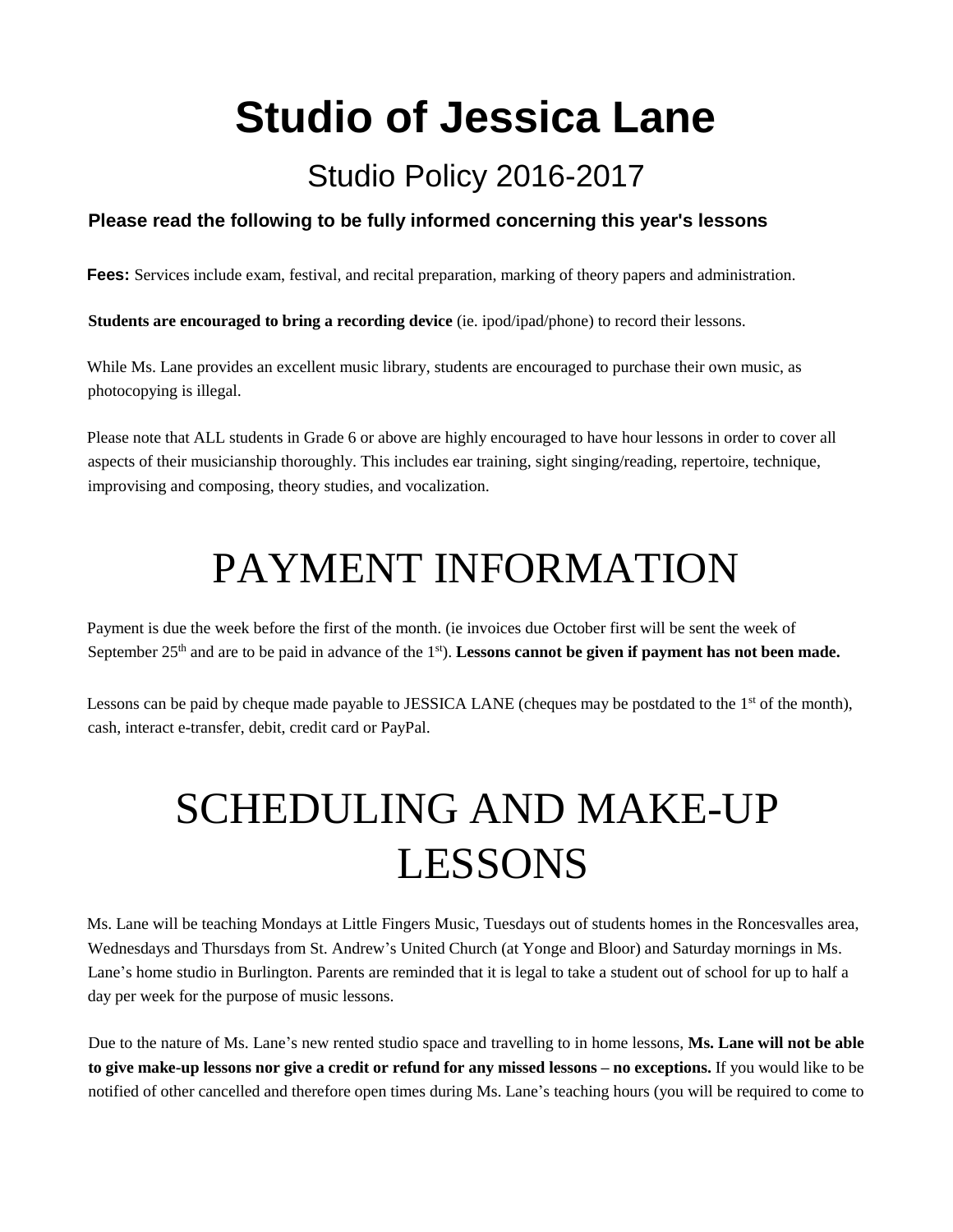another location), please let Jessica know and she will contact you. **Ms. Lane is not required to make-up missed lessons for any reason.**

*Please be advised that Ms. Lane is holding a specific spot in her schedule for all lessons, regardless if the student comes or not.* 

If Ms. Lane needs to cancel a lesson, every effort will be made to make that lesson up. Otherwise the client will be credited into the next month. All lessons in each term must be made up by the end of the 2017 year (end of June).

**Any make-up lessons must be made during studio operating hours only and must be scheduled within the month of the cancellation or they will be forfeited.** Due to a busy schedule, Ms. Lane is unable to accommodate outside of the regular set studio hours. Please see above.

In the event that the student becomes ill, please notify Ms. Lane as soon as possible and stay home. Due to a busy teaching and performance schedule this year, Ms. Lane must take preventative measures against becoming ill. If you are well enough to sing, we will schedule a Skype lesson and if you are not, Ms. Lane will send a lessons worth of listening, ear training and theory materials instead which are to be completed before your next lesson.

**Ms. Lane cannot make up time if the student arrives late for the lesson.** The student will be given the remainder of their lesson time. The studio is booked with back-to-back lessons, and it is the students' responsibility to arrive on time and prepared.

A verbal indication that a student will register for lessons in September is taken as a serious commitment, and a scheduled time is allotted for him/her. Other students are turned away in June who apply for September due to a full teaching schedule.

## BOOKS AND MATERIALS

Parents and students are reminded that books and materials for music study can cost \$20.00 to \$200.00 per year, and the purchase of these materials is mandatory. Print outs of just lyrics is not acceptable. **A great resource for individual sheet music is www.musicnotes.com - most of the sheet music is \$6.00 a copy. Ms. Lane will let the parent know as soon as possible when a book needs to be ordered, and will purchase the music directly for the student. An invoice will be emailed, and the parent will reimburse Ms. Lane**. Students will likely only need to purchase new books when a previous level/examination has been completed, and they are moving on to the next level.

#### PRACTICING

Students are expected to arrive practiced and prepared. Voice, theory and piano study are demanding skills to learn, and require daily practice to improve. Work out a scheduled time for practicing and stick to it. It is assumed that if a student has the time for music study, they have the time to practice regularly so that lessons can be put to use. Good practice habits, musicality, and their own determination can account for much of the progress of successful music